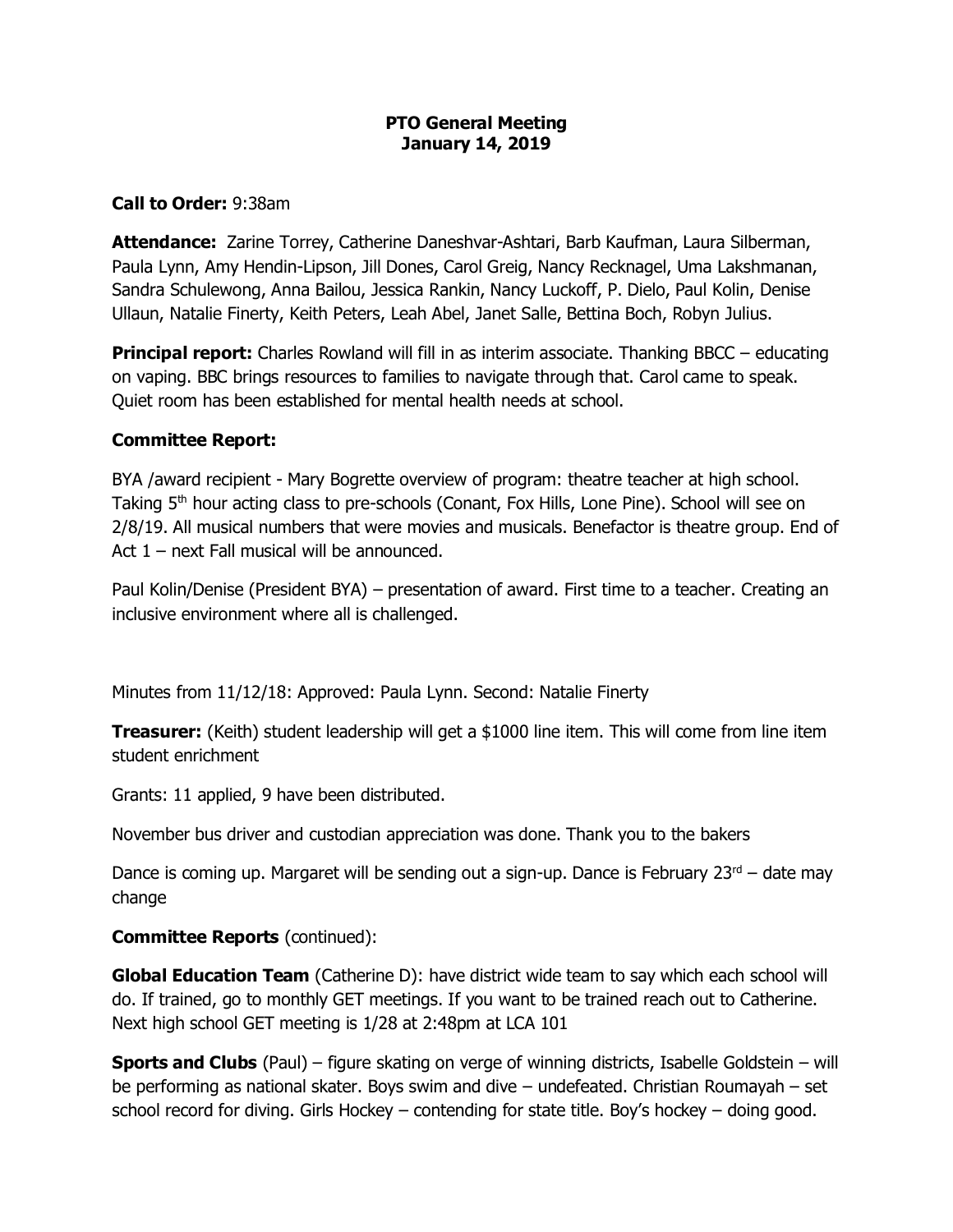Gymnastics – finished  $2^{nd}$  in two invitational. Boys' basketball – beat WB on Friday. Cheer Squad  $-$  finished 4<sup>th</sup> in home meet. Bowling  $-$  are 1 in 3. DECA has 15 going to states. Girl's basketball team – loss at Clarkston.

**Social Media** (Paula) – invite all to Facebook page. Early release dates are posted (2/26, 3/12). Early release is 1:08pm. Finals week – finals are one hour for each class. School will end 10:45am. Half days end at 11am. ANP meeting at 7pm today. Next week is finals week and no school on Monday – MLK day.

**Multicultural Celebration** (Leah Abel) – involves all 8 schools. If interested in participating – see Leah for guidelines. Theme is Inspiring Figures. Example: Albert Einstein / Germany and came here and impacted USA. Reach Out – food donations and raffle items. Looking for \$5-\$10 gift cards from local businesses. Event is 5:30-8:30pm. Some exhibits will have food. [leahabel@hotmail.com.](mailto:leahabel@hotmail.com)

# **BBCC** (Vaping) Carol (speaker):

Focuses on prevention, health and wellness. Of all substances, alcohol is number one drug of choice (19.1%), vaping is number 2 (18.2%) then marijuana (13.1%). MIP laws have changed. If caught drinking first time on your record forever. March  $28<sup>th</sup>$  – Youth Dialogue Day at court. Judge will talk to teens on their stories. Will be held at First Presbyterian Church in Birmingham.

Vaping: came out in 2007 to help adults stop smoking. Some e-cigarettes can play music and can be easily hid.

JUUL – most popular with teens. Its not just water and flavoring. There are harmful substances that also come from antifreeze, nail polish remover, formaldehyde, nicotine. There are over 7000 flavors. One  $pod = a$  pack of cigarettes.

Vaping does to your body – brain damage, stiff and narrows arteries, and aortic stiffness, DNA damage, lung damage and infectious lungs and more mucous.

In our community the use:

By 12<sup>th</sup> grade, 1 in 3 vape and 1 in 4 vape to get high. Top influences of vaping – perceived friends use, friend disapproval, perception of harm. Vapes are used everywhere – at home, in school bathroom, in class, on bus. Vapes are obtained from older sibling or friend, parent, retailers in the area or dealer. It affects 2<sup>nd</sup> hand and third hand also.

What to look for: increase of water intake, going to the bathroom a lot.

If caught vaping at school or with it on them (Ms. Lewis) they are suspended in school. Dave will check to test if there is THC in the device. Student will be referred to BYA. If a repeat offender, then it goes to juvenile courts. Kids are found in bathrooms, look for repeat offenders, some in class. About 2-3 kids are caught in the process a week.